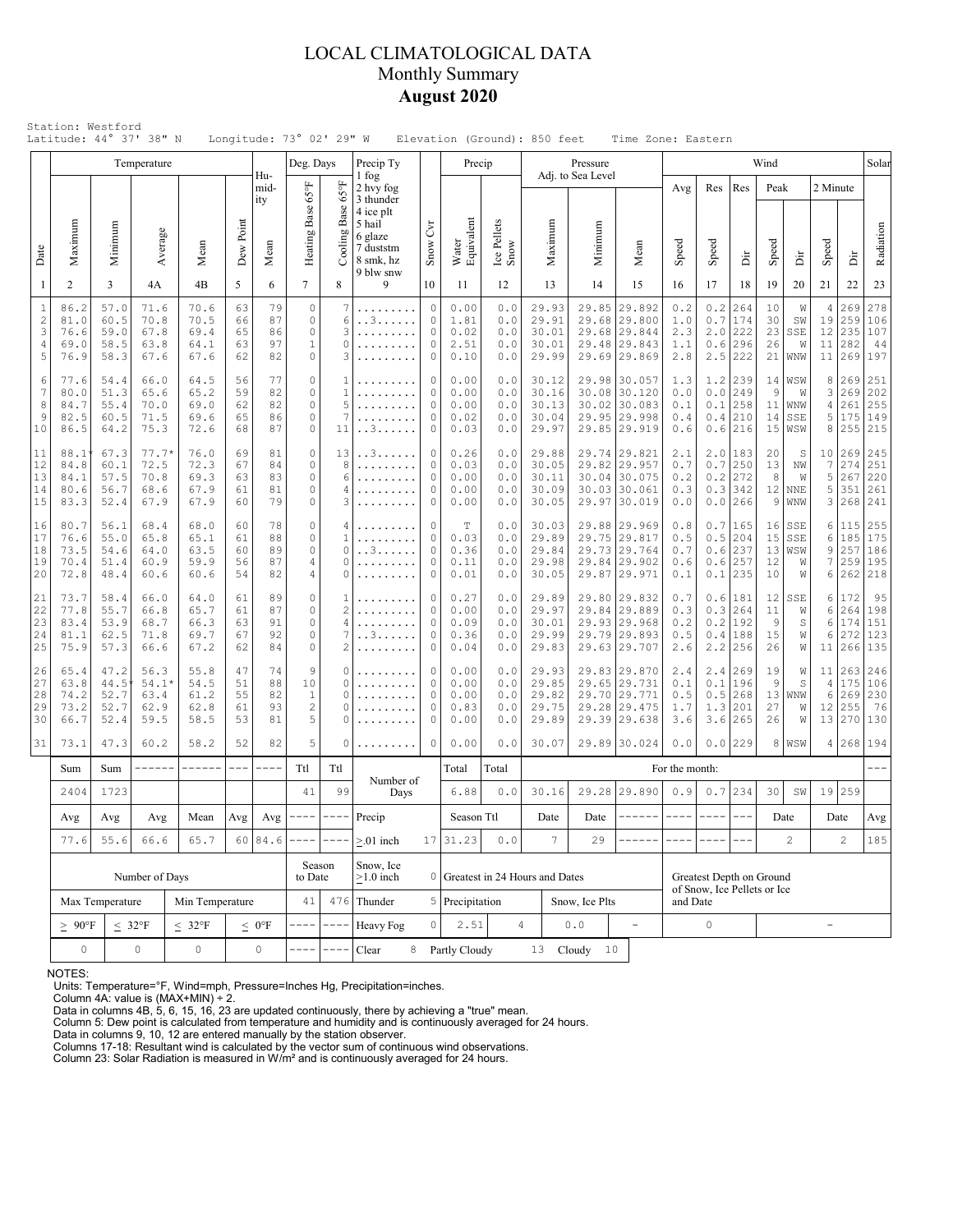# OBSERVATIONS AT 3-HOUR INTERVALS **August 2020: Westford**

|                                                          |                                                                                                                                                                                                                                                                                                                                                                                                                                                 |                                                                                      |                                                                                         |                                                  |                                              |                                              |                                                                       | Wind                                                                        |                                                                                      |                                                              | o                                                                                   |                                                              |                                              |                                              |                                              | Wind                                                                                    |                                                                                    |                                                                      |                                                              |                                                                                            |                                                              |                                                 |                                              |                                                                       |                                                            | Wind                                                       |                                                                |
|----------------------------------------------------------|-------------------------------------------------------------------------------------------------------------------------------------------------------------------------------------------------------------------------------------------------------------------------------------------------------------------------------------------------------------------------------------------------------------------------------------------------|--------------------------------------------------------------------------------------|-----------------------------------------------------------------------------------------|--------------------------------------------------|----------------------------------------------|----------------------------------------------|-----------------------------------------------------------------------|-----------------------------------------------------------------------------|--------------------------------------------------------------------------------------|--------------------------------------------------------------|-------------------------------------------------------------------------------------|--------------------------------------------------------------|----------------------------------------------|----------------------------------------------|----------------------------------------------|-----------------------------------------------------------------------------------------|------------------------------------------------------------------------------------|----------------------------------------------------------------------|--------------------------------------------------------------|--------------------------------------------------------------------------------------------|--------------------------------------------------------------|-------------------------------------------------|----------------------------------------------|-----------------------------------------------------------------------|------------------------------------------------------------|------------------------------------------------------------|----------------------------------------------------------------|
| Hour                                                     | Sunshine                                                                                                                                                                                                                                                                                                                                                                                                                                        | Pressure                                                                             | Rainfall<br>rate                                                                        | Temperature                                      | Dew Point                                    | Humidity                                     | Direction                                                             | Speed                                                                       | Gust                                                                                 | Sunshine                                                     | Pressure                                                                            | Rainfall<br>rate                                             | Temperature                                  | Dew Point                                    | Humidity                                     | Direction                                                                               | Speed                                                                              | Gust                                                                 | Sunshine                                                     | Pressure                                                                                   | Rainfall<br>rate                                             | Temperature                                     | Dew Point                                    | Humidity                                                              | Direction                                                  | Speed                                                      | Gust                                                           |
|                                                          |                                                                                                                                                                                                                                                                                                                                                                                                                                                 |                                                                                      |                                                                                         | AUG 01                                           |                                              |                                              |                                                                       |                                                                             |                                                                                      |                                                              |                                                                                     |                                                              | AUG 02                                       |                                              |                                              |                                                                                         |                                                                                    |                                                                      |                                                              |                                                                                            |                                                              | AUG 03                                          |                                              |                                                                       |                                                            |                                                            |                                                                |
| 0 <sub>0</sub><br>03<br>06<br>09<br>12<br>15<br>18<br>21 | 29.86<br>0.00<br>95<br>31<br>0<br>0<br>60<br>58<br>97<br>31<br>0<br>29.86<br>0.00<br>58<br>57<br>0<br>9<br>29.88<br>31<br>0.00<br>57<br>57<br>98<br>0<br>29.92<br>480<br>0.00<br>75<br>79<br>28<br>0<br>68<br>29.93<br>27<br>$\,1$<br>884<br>0.00<br>63<br>80<br>66<br>$\,1\,$<br>29.90<br>25<br>756<br>0.00<br>83<br>52<br>64<br>29.88<br>72<br>0.00<br>83<br>57<br>30<br>0<br>66<br>29.90<br>30<br>$\mathbb O$<br>0<br>0.00<br>66<br>62<br>86 |                                                                                      |                                                                                         |                                                  |                                              |                                              | 0<br>0<br>$\mathbf 0$<br>$\circ$<br>8<br>5<br>$\mathbf{1}$<br>$\circ$ | 0<br>0<br>12<br>127<br>388<br>141<br>98<br>0                                | 29.91<br>29.88<br>29.87<br>29.88<br>29.82<br>29.76<br>29.71<br>29.69                 | 0.00<br>0.00<br>0.00<br>0.00<br>0.00<br>0.00<br>0.00<br>0.00 | 62<br>64<br>61<br>71<br>75<br>77<br>79<br>74                                        | 61<br>63<br>60<br>65<br>69<br>68<br>70<br>69                 | 95<br>96<br>97<br>84<br>83<br>74<br>73<br>83 | 30<br>30<br>30<br>19<br>18<br>13<br>14<br>14 | 0<br>0<br>0<br>2<br>0<br>0<br>5<br>1         | 0<br>0<br>0<br>8<br>3<br>15<br>11<br>9                                                  | 0<br>0<br>14<br>165<br>193<br>388<br>93<br>0                                       | 29.70<br>29.68<br>29.70<br>29.77<br>29.87<br>29.93<br>29.94<br>29.99 | 0.04<br>0.00<br>0.00<br>0.00<br>0.00<br>0.00<br>0.00<br>0.00 | 70<br>71<br>69<br>71<br>70<br>70<br>75<br>62                                               | 68<br>70<br>65<br>65<br>65<br>65<br>67<br>60                 | 95,19<br>98<br>87<br>81<br>84<br>85<br>77<br>92 | 19<br>19<br>20<br>22<br>25<br>22<br>22       | 4<br>$\sqrt{4}$<br>3<br>$\sqrt{4}$<br>$\sqrt{4}$<br>$\,1\,$<br>0<br>0 | 17<br>13<br>$14$<br>$1\,0$<br>$1\,1$<br>$\frac{4}{2}$<br>0 |                                                            |                                                                |
|                                                          |                                                                                                                                                                                                                                                                                                                                                                                                                                                 |                                                                                      |                                                                                         | AUG 04                                           |                                              |                                              |                                                                       |                                                                             |                                                                                      |                                                              |                                                                                     |                                                              | AUG 05                                       |                                              |                                              |                                                                                         |                                                                                    |                                                                      |                                                              |                                                                                            |                                                              | AUG 06                                          |                                              |                                                                       |                                                            |                                                            |                                                                |
| 00<br>03<br>06<br>09<br>12<br>15<br>18<br>21             | 0<br>0<br>0<br>102<br>211<br>118<br>7<br>0                                                                                                                                                                                                                                                                                                                                                                                                      | 30.01<br>29.99<br>29.98<br>29.97<br>29.94<br>29.87<br>29.67<br>29.50                 | 0.00<br>0.00<br>0.00<br>0.05<br>0.00<br>0.08<br>0.22<br>0.00                            | 59<br>59<br>61<br>64<br>68<br>69<br>66<br>65     | 58<br>59<br>60<br>64<br>67<br>68<br>65<br>64 | 97<br>98<br>98<br>98<br>96<br>96<br>97<br>98 | 22<br>22<br>22<br>11<br>10<br>15<br>34<br>34                          | 0<br>$\circ$<br>$\mathbb O$<br>0<br>0<br>0<br>3<br>0                        | 0<br>$\circ$<br>$\mathbb O$<br>$\sqrt{2}$<br>6<br>$\mathbf{1}$<br>13<br>10           | 0<br>$\mathbf 0$<br>25<br>195<br>853<br>791<br>69<br>0       | 29.69<br>29.77<br>29.81<br>29.86<br>29.87<br>29.90<br>29.93<br>29.96                | 0.00<br>0.00<br>0.00<br>0.00<br>0.00<br>0.00<br>0.00<br>0.00 | 65<br>64<br>63<br>70<br>68<br>76<br>73<br>61 | 64<br>63<br>63<br>67<br>66<br>65<br>59<br>55 | 97<br>97<br>98<br>89<br>93<br>70<br>60<br>81 | 25<br>18<br>18<br>20<br>25<br>19<br>24<br>18                                            | 4<br>$\overline{\mathbf{c}}$<br>3<br>4<br>4<br>$\overline{c}$<br>$\mathbf{2}$<br>0 | 11<br>9<br>8<br>17<br>15<br>13<br>10<br>3                            | $\circ$<br>9<br>480<br>272<br>796<br>74<br>0                 | 0, 29.98<br>30.00<br>30.05<br>30.08<br>30.08<br>30.06<br>30.06<br>30.08                    | 0.00<br>0.00<br>0.00<br>0.00<br>0.00<br>0.00<br>0.00<br>0.00 | 60<br>55<br>55<br>65<br>68<br>76<br>75<br>59    | 53<br>52<br>53<br>58<br>58<br>60<br>61<br>56 | 76<br>88<br>91<br>77<br>72<br>57<br>61<br>90                          | 21  <br>17<br>16<br>23<br>23<br>25<br>27<br>30             | 1<br>0<br>0<br>$\frac{2}{3}$<br>3<br>0<br>0                | 6<br>$\frac{5}{6}$<br>$10$<br>7<br>8<br>$\overline{4}$<br>0    |
|                                                          | AUG 07                                                                                                                                                                                                                                                                                                                                                                                                                                          |                                                                                      |                                                                                         |                                                  |                                              |                                              |                                                                       |                                                                             |                                                                                      |                                                              | AUG 08                                                                              |                                                              |                                              |                                              |                                              |                                                                                         |                                                                                    |                                                                      |                                                              | AUG 09                                                                                     |                                                              |                                                 |                                              |                                                                       |                                                            |                                                            |                                                                |
| 00<br>03<br>06<br>09<br>12<br>15<br>18<br>21             | $\mathbf 0$<br>9<br>561<br>830<br>192<br>139<br>0                                                                                                                                                                                                                                                                                                                                                                                               | 0, 30.12<br>30.12<br>30.14<br>30.16<br>30.15<br>30.11<br>30.09<br>30.10              | 0.00<br>0.00<br>0.00<br>0.00<br>0.00<br>0.00<br>0.00<br>0.00                            | 55<br>53<br>51<br>69<br>75<br>78<br>77<br>62     | 53<br>52<br>51<br>63<br>61<br>61<br>65<br>59 | 95<br>97<br>97<br>81<br>62<br>56<br>66<br>90 | 30<br>30<br>30<br>30<br>02<br>24<br>23<br>18                          | 0<br>$\mathbb O$<br>0<br>0<br>0<br>0<br>0<br>$\mathbf 0$                    | 0<br>$\mathbb O$<br>$\mathbb O$<br>$\circ$<br>$\circ$<br>$\circ$<br>$\mathbf 0$<br>0 | 0<br>$\mathbf 0$<br>9<br>441<br>151<br>761<br>81<br>0        | 30.11<br>30.12<br>30.11<br>30.12<br>30.11<br>30.06<br>30.03<br>30.04                | 0.00<br>0.00<br>0.00<br>0.00<br>0.00<br>0.00<br>0.00<br>0.00 | 57<br>56<br>55<br>73<br>79<br>83<br>80<br>65 | 56<br>55<br>55<br>66<br>68<br>66<br>66<br>62 | 96<br>97<br>97<br>80<br>68<br>58<br>64<br>91 | 18<br>18<br>18<br>18<br>23<br>26<br>28<br>28                                            | 0<br>0<br>0<br>0<br>0<br>0<br>0<br>0                                               | 0<br>0<br>0<br>0<br>6<br>7<br>0<br>0                                 | $\circ$<br>7<br>304<br>327<br>359<br>49<br>0                 | 0, 30.04<br>30.02<br>30.03<br>30.03<br>30.00<br>29.97<br>29.96<br>29.97                    | 0.00<br>0.00<br>0.00<br>0.00<br>0.00<br>0.00<br>0.00<br>0.00 | 62<br>61<br>64<br>73<br>76<br>78<br>71<br>66    | 61<br>60<br>64<br>68<br>65<br>68<br>67<br>64 | 96, 28<br>97<br>98<br>84<br>70<br>71<br>87<br>94                      | 28<br>18<br>18<br>22<br>22<br>24<br>01                     | 0<br>0<br>$\mathbbm{1}$<br>4<br>0<br>0<br>0<br>$\Omega$    | 0<br>039527<br>3                                               |
|                                                          |                                                                                                                                                                                                                                                                                                                                                                                                                                                 |                                                                                      |                                                                                         | AUG 10                                           |                                              |                                              |                                                                       |                                                                             |                                                                                      |                                                              |                                                                                     |                                                              | AUG 11                                       |                                              |                                              |                                                                                         |                                                                                    |                                                                      |                                                              |                                                                                            |                                                              | AUG 12                                          |                                              |                                                                       |                                                            |                                                            |                                                                |
| 00<br>03<br>06<br>09<br>12<br>15<br>18<br>21             | 0<br>0<br>0<br>178<br>914<br>260<br>132<br>0                                                                                                                                                                                                                                                                                                                                                                                                    | 129.95<br>29.95<br>29.95<br>29.96<br>29.94<br>29.90<br>29.87<br>29.87                | 0.00<br>0.00<br>0.00<br>0.00<br>0.00<br>0.00<br>0.00<br>0.00                            | 64<br>66<br>65<br>68<br>79<br>82<br>83<br>70     | 63<br>65<br>64<br>67<br>72<br>72<br>73<br>66 | 95<br>97<br>97<br>96<br>78<br>71<br>74<br>89 | 00<br>17<br>17<br>17<br>23<br>22<br>24<br>18                          | 0<br>$\circ$<br>$\circ$<br>0<br>$\mathbf 1$<br>0<br>$\circ$<br>0            | 4<br>$\overline{7}$<br>$\mathbb O$<br>4<br>3<br>7<br>3<br>3                          | 0<br>0<br>5<br>439<br>610<br>715<br>69<br>0                  | 29.88<br>29.86<br>29.87<br>29.87<br>29.83<br>29.76<br>29.75<br>29.79                | 0.00<br>0.00<br>0.00<br>0.00<br>0.00<br>0.00<br>0.00<br>0.00 | 67<br>68<br>68<br>77<br>85<br>88<br>85<br>70 | 66<br>66<br>66<br>71<br>75<br>73<br>71<br>68 | 96<br>94<br>94<br>82<br>73<br>61<br>63<br>93 | 18<br>17<br>17<br>18<br>19<br>19<br>18<br>18                                            | 0<br>2<br>1<br>$\mathbbm{1}$<br>$\,1\,$<br>3<br>2<br>0                             | 7<br>9<br>11<br>15<br>14<br>13<br>13<br>$\mathbf{2}$                 | 0<br>0<br>513<br>712<br>733<br>107<br>0                      | 0, 29.82<br>29.88<br>29.92<br>29.96<br>29.98<br>29.98<br>29.98<br>30.02                    | 0.00<br>0.00<br>0.00<br>0.00<br>0.00<br>0.00<br>0.00<br>0.00 | 68<br>68<br>66<br>74<br>79<br>84<br>83<br>63    | 67<br>67<br>65<br>71<br>70<br>68<br>68<br>59 | 96, 19<br>97<br>98<br>92<br>74<br>59<br>61<br>88                      | 18<br> 18<br>21<br>27<br>26<br>27<br>27                    | 0<br>0<br>0<br>$\sqrt{2}$<br>$\sqrt{4}$<br>1<br>0<br>0     | $\frac{1}{3}$<br>$\circ$<br>$\,$ 8 $\,$<br>$10$<br>3<br>0<br>0 |
|                                                          |                                                                                                                                                                                                                                                                                                                                                                                                                                                 |                                                                                      |                                                                                         | AUG 13                                           |                                              |                                              |                                                                       |                                                                             |                                                                                      |                                                              |                                                                                     |                                                              | AUG 14                                       |                                              |                                              |                                                                                         |                                                                                    |                                                                      |                                                              |                                                                                            |                                                              | AUG 15                                          |                                              |                                                                       |                                                            |                                                            |                                                                |
| 00<br>03<br>06<br>10<br>12<br>15<br>18<br>21             | 0<br>$\boldsymbol{7}$<br>694<br>378<br>$\circ$                                                                                                                                                                                                                                                                                                                                                                                                  | 0, 30.04<br>30.06<br>30.09<br>213 30.10<br>30.09<br>30.08<br>120 30.05<br>30.08      | 0.00<br>0.00<br>0.00<br>0.00<br>0.00<br>0.00<br>0.00<br>0.00                            | 60<br>59<br>58<br>72<br>$7\,8$<br>81<br>81<br>64 | 59<br>58<br>57<br>68<br>69<br>67<br>69<br>62 | 95<br>97<br>97<br>89<br>75<br>61<br>68<br>93 | 27<br>27<br>27<br>27<br>$2\,8$<br>$2\sqrt{6}$<br>32<br>32             | 0<br>$\mathbb O$<br>$\circ$<br>0<br>0<br>$\,1$<br>$\mathbb O$<br>0          | 0<br>$\mathbb O$<br>$\circ$<br>0<br>3<br>$\boldsymbol{7}$<br>$\circ$<br>$\circ$      | 0<br>0<br>$\mathsf S$<br>216<br>807<br>729<br>181<br>0       | 30.07<br>30.07<br>30.07<br>30.08<br>30.08<br>30.06<br>30.04<br>30.04                | 0.00<br>0.00<br>0.00<br>0.00<br>0.00<br>0.00<br>0.00<br>0.00 | 61<br>59<br>59<br>70<br>80<br>80<br>76<br>60 | 60<br>58<br>58<br>66<br>66<br>63<br>62<br>57 | 96<br>98<br>98<br>87<br>64<br>57<br>63<br>91 | 32<br>32<br>32<br>32<br>$\begin{array}{c} 33 \\ 34 \end{array}$<br>35<br>0 <sup>0</sup> | 0<br>0<br>0<br>0<br>$\mathbf{1}$<br>$\overline{c}$<br>0<br>0                       | 0<br>0<br>0<br>0<br>5<br>8<br>3<br>0                                 | 0<br>$\circ$<br>5                                            | 30.04<br>30.02<br>30.04<br>445 30.05<br>738 30.04<br>751 30.00<br>132 29.98<br>0 30.01     | 0.00<br>0.00<br>0.00<br>0.00<br>0.00<br>0.00<br>0.00<br>0.00 | 57<br>54<br>53<br>70<br>81<br>81<br>80<br>65    | 55<br>53<br>52<br>65<br>67<br>70<br>68<br>60 | 95,00<br>97<br>97<br>84 <br>61 00<br>68 28<br>66 28<br>85 19          | 0 <sub>0</sub><br>0 <sup>0</sup><br>0 <sub>0</sub>         | 0<br>0<br>0<br>0<br>0<br>$\overline{\mathbf{c}}$<br>0<br>0 | 0<br>0<br>0<br>0<br>0<br>8<br>0<br>0                           |
|                                                          |                                                                                                                                                                                                                                                                                                                                                                                                                                                 |                                                                                      |                                                                                         | AUG 16                                           |                                              |                                              |                                                                       |                                                                             |                                                                                      |                                                              |                                                                                     |                                                              | AUG 17                                       |                                              |                                              |                                                                                         |                                                                                    |                                                                      |                                                              |                                                                                            |                                                              | AUG 18                                          |                                              |                                                                       |                                                            |                                                            |                                                                |
| 00<br>03<br>06<br>09<br>12<br>15<br>18<br>21             | $\circ$<br>5<br>798<br>0                                                                                                                                                                                                                                                                                                                                                                                                                        | 0, 30.02<br>30.03<br>30.03<br>439 30.02<br>29.99<br>708 29.94<br>137 29.91<br> 29.91 | 0.00<br>0.00<br>0.00<br>0.00<br>0.00<br>0.00<br>0.00<br>${\bf 0}$ . ${\bf 0}$ ${\bf 0}$ | 61<br>59<br>57<br>72<br>77<br>80<br>74<br>64     | 58<br>57<br>56<br>63<br>66<br>64<br>62<br>59 | 91<br>92<br>95<br>74<br>69<br>59<br>66<br>84 | 19<br>16<br>18<br>$12\,$<br>19<br>18<br>11<br>18                      | 0<br>$\mathbb O$<br>$\mathbb O$<br>$\mathbb O$<br>$\sqrt{2}$<br>3<br>0<br>0 | 2<br>$\sqrt{2}$<br>$\,1$<br>$\overline{4}$<br>$\mathsf 9$<br>7<br>8<br>3             | $\circ$<br>$\circ$<br>271<br>0                               | 0, 29.89<br>29.87<br>29.85<br>443 29.84<br>29.81<br>272 29.80<br>100 29.76<br>29.79 | 0.00<br>0.00<br>0.00<br>0.00<br>0.00<br>0.00<br>0.00<br>0.00 | 59<br>56<br>57<br>68<br>71<br>71<br>73<br>63 | 57<br>55<br>56<br>62<br>63<br>67<br>65<br>61 | 97<br>83<br>75<br>74                         | $\frac{93}{96}$ $\Big  \frac{18}{19}$<br>18<br>16<br>22<br>86 26<br>20<br>95 19         | 0<br>0<br>0<br>$\overline{\mathbf{c}}$<br>$\,1\,$<br>$\overline{c}$<br>0<br>0      | 0<br>$\mathbb O$<br>0<br>10<br>7<br>7<br>3<br>0                      | $\circ$<br>$\circ$                                           | 0, 29.75<br>29.75<br>29.73<br>490 29.75<br>928 29.76<br>773 29.74<br>40 29.75<br>$0$ 29.83 | 0.00<br>0.00<br>0.00<br>0.00<br>0.00<br>0.00<br>0.00<br>0.00 | 61<br>60<br>60<br>67<br>72<br>65<br>63<br>57    | 60<br>59<br>59<br>63<br>61<br>60<br>60<br>55 | 97,19<br>97 19<br>98 19<br>89 23<br>70 24<br>84 25<br>90 17<br>94 12  |                                                            | 0<br>0<br>0<br>$\sqrt{2}$<br>3<br>0<br>0<br>0              | $\overline{\mathbf{c}}$<br>$1299$<br>$91$<br>5<br>0            |

# MAXIMUM SHORT DURATION PRECIPITATION

| Time Period (minutes) |      | 10                                  | 1 E<br>∸                      | 20   | 30           | 45       | 60   | 80            | 100                          | 120                         | 150      | 180  |
|-----------------------|------|-------------------------------------|-------------------------------|------|--------------|----------|------|---------------|------------------------------|-----------------------------|----------|------|
| Precipitation         | 2.69 | .70<br>$\mathcal{D}$<br><u>. . </u> | .76<br>$\sim$<br>$\epsilon$ . | 2.78 | 2.79         | 2.79     | 2.79 | 7 Q<br>$\sim$ | . . 79<br>$\sim$<br><u>.</u> | $\sim$<br>79<br><u>. . </u> | 2.79     | 2.79 |
| Ended: Date           | 12   | 1つ<br>ᅩᄼ                            | 12                            | 12   | $\sim$<br>ᅩᄼ | 12<br>ᅩᄼ | 12   | 12<br>ᆂ       | 12<br>ᆂᄼ                     | 12                          | 12<br>ᅩᄼ | 12   |
| Ended: Time           | 0142 | 0142                                | 0142                          | 0142 | 0142         | 0142     | 0142 | 0142          | 0142                         | 0142                        | 0142     | 0142 |

The precipitation amounts may occur at any time during the month. The time indicated is the ending time of the interval. Date and time are not entered for trace amounts.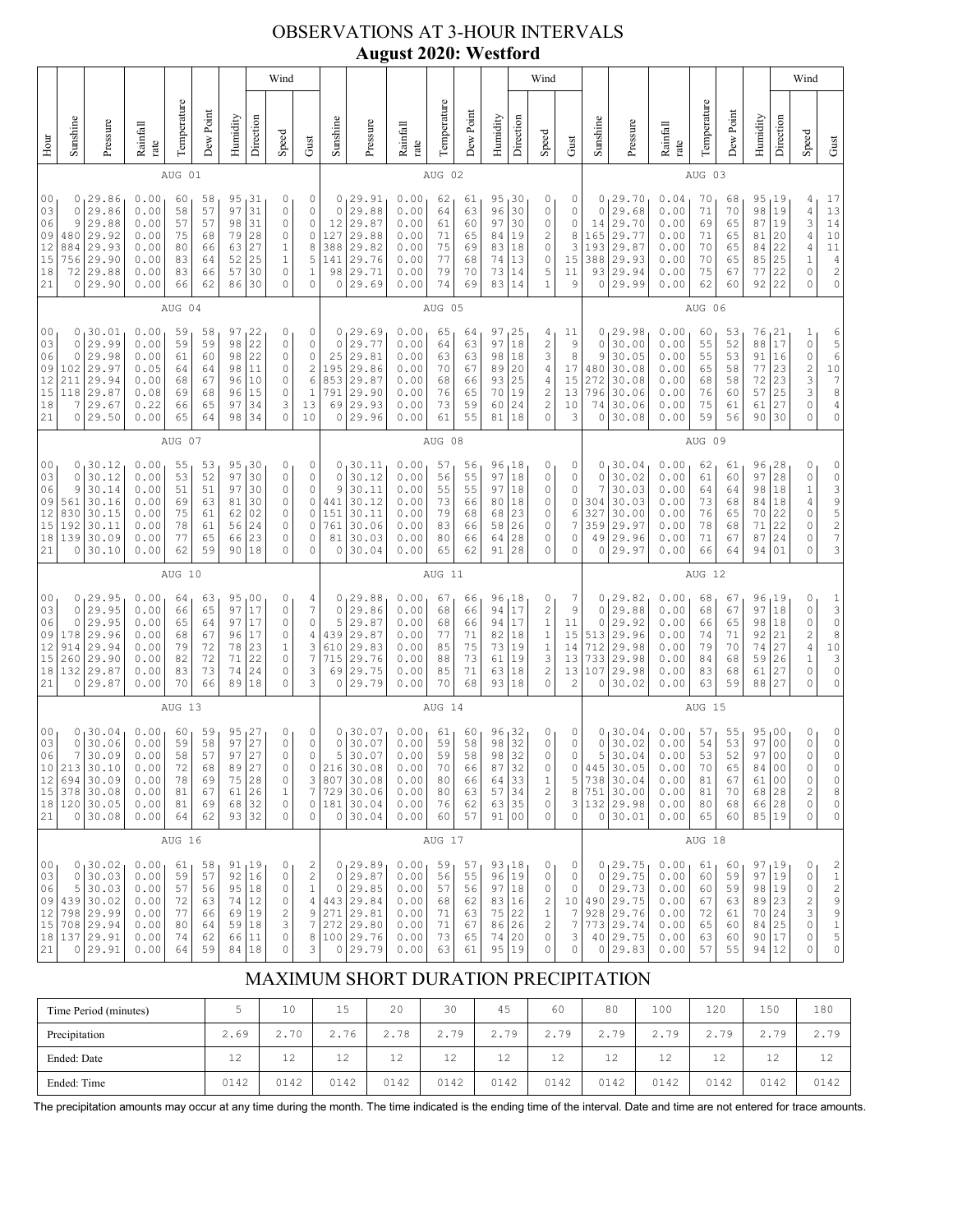## OBSERVATIONS AT 3-HOUR INTERVALS **August 2020: Westford**

|                                                    |                                                                                                                                                                                                                                                                                                                                                                                                                                                                                                             |                                                                                      |                                                              |                                              |                                              |                                              |                                                                                                          | Wind                                                                                                          |                                                                                                             |                                                              |                                                                                 |                                                              |                                                  |                                              |                                                                    |                                                                                    | Wind                                                                                |                                                                         |                                                              |                                                                         |                                                              |                                                 |                                              |                                                                                        |                                                                          | Wind                                                                                                        |                                                                                                                                 |
|----------------------------------------------------|-------------------------------------------------------------------------------------------------------------------------------------------------------------------------------------------------------------------------------------------------------------------------------------------------------------------------------------------------------------------------------------------------------------------------------------------------------------------------------------------------------------|--------------------------------------------------------------------------------------|--------------------------------------------------------------|----------------------------------------------|----------------------------------------------|----------------------------------------------|----------------------------------------------------------------------------------------------------------|---------------------------------------------------------------------------------------------------------------|-------------------------------------------------------------------------------------------------------------|--------------------------------------------------------------|---------------------------------------------------------------------------------|--------------------------------------------------------------|--------------------------------------------------|----------------------------------------------|--------------------------------------------------------------------|------------------------------------------------------------------------------------|-------------------------------------------------------------------------------------|-------------------------------------------------------------------------|--------------------------------------------------------------|-------------------------------------------------------------------------|--------------------------------------------------------------|-------------------------------------------------|----------------------------------------------|----------------------------------------------------------------------------------------|--------------------------------------------------------------------------|-------------------------------------------------------------------------------------------------------------|---------------------------------------------------------------------------------------------------------------------------------|
| Hour                                               | Sunshine                                                                                                                                                                                                                                                                                                                                                                                                                                                                                                    | Pressure                                                                             | Rainfall<br>rate                                             | Temperature                                  | Dew Point                                    | Humidity                                     | Direction                                                                                                | Speed                                                                                                         | Gust                                                                                                        | Sunshine                                                     | Pressure                                                                        | Rainfall<br>rate                                             | Temperature                                      | Dew Point                                    | Humidity                                                           | Direction                                                                          | Speed                                                                               | Gust                                                                    | Sunshine                                                     | Pressure                                                                | Rainfall<br>$_\mathrm{rate}$                                 | Temperature                                     | Dew Point                                    | Humidity                                                                               | Direction                                                                | Speed                                                                                                       | Gust                                                                                                                            |
|                                                    |                                                                                                                                                                                                                                                                                                                                                                                                                                                                                                             |                                                                                      |                                                              | AUG 19                                       |                                              |                                              |                                                                                                          |                                                                                                               |                                                                                                             |                                                              |                                                                                 |                                                              | AUG 20                                           |                                              |                                                                    |                                                                                    |                                                                                     |                                                                         |                                                              |                                                                         |                                                              | AUG 21                                          |                                              |                                                                                        |                                                                          |                                                                                                             |                                                                                                                                 |
| 0 <sub>0</sub><br>03<br>06<br>09<br>15<br>18<br>21 | 0, 29.84<br>0.00<br>56<br>55<br>98, 22<br>0<br>$\circ$<br>29.85<br>0.00<br>54<br>53<br>97<br>22<br>$\mathbb O$<br>29.86<br>0.00<br>52<br>98<br>22<br>$\mathbb O$<br>$\circ$<br>53<br>548<br>29.91<br>0.00<br>23<br>61<br>60<br>94<br>$\mathbf 1$<br>$\,1\,$<br>121032<br>29.91<br>0.00<br>72<br>23<br>69<br>59<br>$\ensuremath{\mathsf{3}}$<br>239<br> 29.91<br>77<br>26<br>0.00<br>60<br>67<br>79 29.90<br>27<br>$1\,$<br>0.00<br>58<br>76<br>66<br>28<br>$\mathbb O$<br>0 29.96<br>0.00<br>55<br>52<br>92 |                                                                                      |                                                              |                                              |                                              |                                              | $\overline{\mathbf{c}}$<br>$\mathbf 1$<br>$\mathbb O$<br>$\boldsymbol{7}$<br>$\,9$<br>10<br>8<br>$\circ$ | $\mathbb O$<br>$\mathbf 0$<br>432<br>846<br>455<br>123<br>$\circ$                                             | 0, 29.98<br>30.00<br>30.02<br>30.04<br>30.02<br>29.96<br>29.91<br>29.88                                     | 0.00<br>0.00<br>0.00<br>0.00<br>0.00<br>0.00<br>0.00<br>0.00 | 52<br>50<br>49<br>63<br>67<br>70<br>70<br>61                                    | 50<br>49<br>48<br>58<br>55<br>58<br>59<br>58                 | 96, 28<br>97<br>97<br>83<br>66<br>65<br>67<br>91 | 26<br>26<br>26<br>28<br> 18<br>18<br>18      | 0<br>$\mathbb O$<br>0<br>0<br>1<br>$\mathbb O$<br>0<br>$\mathbb O$ | 0<br>$\mathbb O$<br>$\mathbb O$<br>$\mathbb O$<br>$\,8\,$<br>1<br>4<br>$\mathbb O$ | $\circ$<br>$\circ$<br>79<br>647<br>62<br>77<br>$\circ$                              | 0, 29.88<br>29.85<br>29.82<br>29.83<br>29.82<br>29.80<br>29.82<br>29.84 | 0.00<br>0.00<br>0.00<br>0.00<br>0.00<br>0.00<br>0.00<br>0.00 | 62<br>59<br>59<br>61<br>72<br>68<br>68<br>62                            | 58<br>57<br>56<br>58<br>63<br>66<br>66<br>61                 | 85,16<br>94<br>90<br>91<br>74<br>93<br>94<br>95 | 17<br>16<br>18<br>17<br>21<br>32<br>32       | 0<br>$\mathbb O$<br>$\sqrt{2}$<br>$\circ$<br>$\sqrt{4}$<br>$\circ$<br>0<br>$\mathbf 0$ | 5<br>5<br>8<br>7<br>$10$<br>$\overline{4}$<br>$\mathbf 1$<br>$\mathbb O$ |                                                                                                             |                                                                                                                                 |
|                                                    | AUG 22                                                                                                                                                                                                                                                                                                                                                                                                                                                                                                      |                                                                                      |                                                              |                                              |                                              |                                              |                                                                                                          |                                                                                                               |                                                                                                             |                                                              | AUG 23                                                                          |                                                              |                                                  |                                              |                                                                    |                                                                                    |                                                                                     |                                                                         |                                                              | AUG 24                                                                  |                                                              |                                                 |                                              |                                                                                        |                                                                          |                                                                                                             |                                                                                                                                 |
| 00<br>03<br>06<br>09<br>12<br>15<br>18<br>21       | $\Omega$<br>$\circ$<br>158<br>366<br>705<br>$\circ$                                                                                                                                                                                                                                                                                                                                                                                                                                                         | 0, 29.85<br>29.84<br>29.86<br>29.87<br>29.89<br>29.89<br>144 29.90<br> 29.94         | 0.00<br>0.00<br>0.00<br>0.00<br>0.00<br>0.00<br>0.00<br>0.00 | 59<br>58<br>61<br>67<br>73<br>77<br>76<br>58 | 58<br>57<br>60<br>67<br>65<br>66<br>63<br>56 | 96<br>98<br>98<br>99<br>78<br>69<br>64<br>93 | 32<br>32<br>32<br>26<br>29<br>25<br>31<br>30                                                             | 0<br>$\mathbb O$<br>$\mathbb O$<br>0<br>$\mathbb O$<br>$\mathbf 1$<br>$\mathbb O$<br>$\Omega$                 | 0<br>$\circ$<br>$\circ$<br>$\mathbb O$<br>$\boldsymbol{7}$<br>5<br>$\mathbb O$<br>$\Omega$                  | $\Omega$<br>$\circ$<br>79<br>294<br>468<br>192<br>$\circ$    | 0, 29.96<br>29.95<br>29.97<br>30.00<br>29.99<br>29.95<br>29.94<br>29.97         | 0.00<br>0.00<br>0.00<br>0.00<br>0.00<br>0.00<br>0.00<br>0.00 | 57<br>55<br>57<br>62<br>68<br>79<br>80<br>67     | 56<br>55<br>56<br>62<br>66<br>70<br>72<br>66 | 96, 30<br>97<br>98<br>98<br>94<br>74<br>76<br>95                   | 30<br> 19<br>19<br>13<br>23<br>35<br>35                                            | 0<br>$\mathbb O$<br>0<br>0<br>0<br>$\,1$<br>0<br>$\Omega$                           | 0<br>$\circ$<br>$\circ$<br>$\circ$<br>$\mathbf 5$<br>5<br>5<br>$\Omega$ | $\Omega$<br>$\circ$<br>190<br>461<br>146<br>79<br>$\circ$    | 0, 29.96<br>29.96<br>29.95<br>29.95<br>29.92<br>29.87<br>29.82<br>29.82 | 0.00<br>0.00<br>0.00<br>0.00<br>0.00<br>0.00<br>0.00<br>0.00 | 67<br>65<br>63<br>70<br>74<br>76<br>74<br>69    | 66<br>63<br>62<br>67<br>71<br>72<br>70<br>68 | 97, 16<br>95<br>97<br>92<br>90<br>87<br>90<br>95                                       | 28<br>18<br>16<br>12<br>17<br>15<br>17                                   | 0<br>$\mathbf 1$<br>$\circ$<br>$\mathbb O$<br>$\,1\,$<br>$\overline{\mathbf{c}}$<br>$\circ$<br>$\mathbf{1}$ | 42058<br>$\epsilon$<br>$\mathbb O$<br>8                                                                                         |
|                                                    | AUG 25                                                                                                                                                                                                                                                                                                                                                                                                                                                                                                      |                                                                                      |                                                              |                                              |                                              |                                              |                                                                                                          |                                                                                                               |                                                                                                             |                                                              |                                                                                 | AUG 26                                                       |                                                  |                                              |                                                                    |                                                                                    |                                                                                     |                                                                         |                                                              |                                                                         | AUG 27                                                       |                                                 |                                              |                                                                                        |                                                                          |                                                                                                             |                                                                                                                                 |
| 00<br>03<br>06<br>09<br>12<br>15<br>18<br>21       | $\circ$<br>$\circ$<br>174<br>703                                                                                                                                                                                                                                                                                                                                                                                                                                                                            | 0, 29.79<br>29.73<br>29.67<br>183 29.67<br>29.63<br>29.63<br>63 29.72<br>0 29.79     | 0.00<br>0.00<br>0.00<br>0.00<br>0.00<br>0.00<br>0.00<br>0.00 | 66<br>63<br>66<br>71<br>75<br>76<br>66<br>60 | 65<br>63<br>65<br>67<br>70<br>62<br>57<br>52 | 97<br>95<br>88<br>85<br>64<br>73<br>77       | 96 17<br>17<br>17<br>20<br>27<br>27<br>28<br>28                                                          | 2<br>$\mathbb O$<br>$\mathbb O$<br>4<br>$\ensuremath{\mathsf{3}}$<br>$\overline{9}$<br>3<br>3                 | 7<br>$\ensuremath{\mathsf{3}}$<br>8<br>13<br>11<br>19<br>15<br>26                                           | $\mathbb O$<br>$\mathbf 0$<br>784<br>700<br>0                | 0, 29.83<br>29.85<br>29.89<br>283 29.92<br>29.91<br>29.86<br>200 29.84<br>29.85 | 0.00<br>0.00<br>0.00<br>0.00<br>0.00<br>0.00<br>0.00<br>0.00 | 57<br>53<br>48<br>53<br>60<br>64<br>61<br>54     | 52<br>48<br>45<br>46<br>48<br>48<br>48<br>47 | 82, 28<br>85<br>89<br>76<br>64<br>57<br>61<br>79                   | 27<br>27<br>26<br>26<br>24<br>31<br>28                                             | 4<br>$\mathbb O$<br>$\mathbb O$<br>5<br>$\epsilon$<br>$\sqrt{2}$<br>$\sqrt{2}$<br>0 | 16<br>10<br>$\mathsf 3$<br>14<br>13<br>14<br>12<br>8                    | $\circ$<br>5<br>195<br>232<br>279<br>69<br>0                 | 0, 29.84<br>29.80<br>29.78<br>29.75<br>29.71<br>29.67<br>29.67<br>29.70 | 0.00<br>0.00<br>0.00<br>0.00<br>0.00<br>0.00<br>0.00<br>0.00 | 47<br>45<br>46<br>54<br>61<br>64<br>61<br>54    | 45<br>44<br>45<br>52<br>54<br>54<br>57<br>53 | 93<br>96<br>97<br>93<br>77<br>71<br>85<br>95 20                                        | 127<br>27<br>27<br>19<br>21<br>20<br>20                                  | 0<br>$\mathbb O$<br>$\circ$<br>$\circ$<br>$\sqrt{2}$<br>$\circ$<br>$\mathbb O$<br>$\circ$                   | $\circ$<br>$\begin{matrix} 0 \\ 0 \end{matrix}$<br>$\begin{array}{c} 2 \\ 5 \\ 0 \end{array}$<br>$\circ$<br>$\mathsf{O}\xspace$ |
|                                                    |                                                                                                                                                                                                                                                                                                                                                                                                                                                                                                             |                                                                                      |                                                              | AUG 28                                       |                                              |                                              |                                                                                                          |                                                                                                               |                                                                                                             |                                                              |                                                                                 |                                                              | AUG 29                                           |                                              |                                                                    |                                                                                    |                                                                                     |                                                                         |                                                              |                                                                         |                                                              | AUG 30                                          |                                              |                                                                                        |                                                                          |                                                                                                             |                                                                                                                                 |
| 00<br>03<br>06<br>09<br>12<br>15<br>21             | $\circ$<br>$\circ$<br>422<br>550<br>341                                                                                                                                                                                                                                                                                                                                                                                                                                                                     | 0, 29.70<br>29.74<br>29.75<br>29.81<br>29.81<br>29.78<br>18   192   29.76<br>0 29.77 | 0.00<br>0.00<br>0.00<br>0.00<br>0.00<br>0.00<br>0.00<br>0.00 | 55<br>55<br>54<br>63<br>68<br>71<br>73<br>55 | 54<br>54<br>52<br>56<br>57<br>54<br>59<br>53 | 97<br>97<br>96<br>78<br>67<br>55<br>61<br>92 | 20<br>20<br>20<br>26<br>23<br>03<br>26<br>26                                                             | 0<br>$\mathbb O$<br>$\mathbb O$<br>$\mathbf 1$<br>$\,1$<br>$\overline{c}$<br>$\circ$<br>$\Omega$              | 0<br>$\mathbb O$<br>$\circ$<br>7<br>$\,8\,$<br>6<br>$\circ$<br>$\mathbf 0$                                  | $\circ$<br>$\mathbf 0$<br>97<br>172<br>306<br>141<br>0       | 0, 29.75<br>29.69<br>29.61<br>29.53<br>29.44<br>29.36<br>29.29<br>29.30         | 0.00<br>0.00<br>0.14<br>0.00<br>0.00<br>0.00<br>0.00<br>0.00 | 53<br>56<br>58<br>58<br>66<br>67<br>72<br>69     | 52<br>54<br>55<br>57<br>63<br>67<br>68<br>68 | 93<br>90<br>97<br>92<br>97<br>89<br>95                             | 96, 26<br>35<br>08<br>09<br>11<br>19<br>17<br>19                                   | 0<br>$\circ$<br>0<br>$\mathbb O$<br>0<br>$\sqrt{2}$<br>$\epsilon$<br>$\overline{c}$ | 0<br>$\circ$<br>3<br>$\mathbf{2}$<br>10<br>12<br>12<br>$\mathsf 9$      | $\circ$<br>$\circ$<br>176<br>234<br>788<br>93<br>$\circ$     | 0, 29.39<br>29.42<br>29.48<br>29.57<br>29.66<br>29.71<br>29.78<br>29.84 | 0.00<br>0.00<br>0.00<br>0.00<br>0.00<br>0.00<br>0.00<br>0.00 | 59<br>58<br>56<br>57<br>60<br>64<br>63<br>57    | 56<br>54<br>51<br>52<br>52<br>53<br>53<br>53 | 90<br>88<br>84<br>83<br>75<br>69<br>72<br>87                                           | 123<br>21<br>26<br>26<br>25<br>27<br>27<br>27                            | 9<br>$\mathbf 1$<br>$\frac{5}{7}$<br>$\overline{\mathbf{c}}$<br>4<br>3<br>$\circ$                           | 27<br>$\overline{7}$<br>17<br>$18\,$<br>19<br>14<br>$\begin{array}{c} 9 \\ 6 \end{array}$                                       |
|                                                    | AUG 31<br>95, 26                                                                                                                                                                                                                                                                                                                                                                                                                                                                                            |                                                                                      |                                                              |                                              |                                              |                                              |                                                                                                          |                                                                                                               |                                                                                                             |                                                              |                                                                                 |                                                              |                                                  |                                              |                                                                    |                                                                                    |                                                                                     |                                                                         |                                                              |                                                                         |                                                              |                                                 |                                              |                                                                                        |                                                                          |                                                                                                             |                                                                                                                                 |
| 00<br>03<br>06<br>09<br>12<br>15<br>18<br>21       | $\circ$<br>0<br>497<br>932<br>675<br>141<br>$\circ$                                                                                                                                                                                                                                                                                                                                                                                                                                                         | 0, 29.89<br>29.96<br>30.03<br>30.07<br>30.06<br>30.04<br>30.03<br>30.05              | 0.00<br>0.00<br>0.00<br>0.00<br>0.00<br>0.00<br>0.00<br>0.00 | 53<br>50<br>48<br>59<br>64<br>70<br>73<br>52 | 51<br>48<br>47<br>55<br>55<br>53<br>57<br>50 | 95<br>97<br>88<br>73<br>55<br>59<br>93       | 26<br>26<br>26<br>23<br>20<br>17<br>16                                                                   | $\mathbb O$<br>$\mathbb O$<br>$\mathbb O$<br>$\mathbb O$<br>$\circ$<br>$\mathbb O$<br>$\mathbb O$<br>$\Omega$ | $\overline{\mathbf{c}}$<br>$\circ$<br>$\circ$<br>$\circ$<br>$\mathbb O$<br>$\sqrt{2}$<br>$\circ$<br>$\circ$ |                                                              |                                                                                 |                                                              |                                                  |                                              |                                                                    |                                                                                    |                                                                                     |                                                                         |                                                              |                                                                         |                                                              |                                                 |                                              |                                                                                        |                                                                          |                                                                                                             |                                                                                                                                 |

NOTES:<br>Units: Temperature=°F, Wind=mph, Pressure=Inches Hg, Precipitation=inches.<br>Units: Temperature=°F, Wind=mph, Pressure=Inches Hg, Precipitation=inches.<br>
Yind Direction: Directions are those from which the wind is blow

### WEATHER NOTES SUMMARY BY HOUR

|    |                                                          |                                                     | Resultant<br>Wind                                                            |                                              |                                              |                                              |                                                      |                                              |                                                      |
|----|----------------------------------------------------------|-----------------------------------------------------|------------------------------------------------------------------------------|----------------------------------------------|----------------------------------------------|----------------------------------------------|------------------------------------------------------|----------------------------------------------|------------------------------------------------------|
| ì. | Hour                                                     | Sunshine                                            | Pressure                                                                     | Temperature                                  | Dew Point                                    | Humidity                                     | Wind Speed                                           | Direction                                    | Speed                                                |
|    | 0 <sub>0</sub><br>03<br>06<br>09<br>12<br>15<br>18<br>21 | 0<br>0<br>4<br>309<br>558<br>500<br>106<br>$\Omega$ | 29.889<br>29.889<br>29.897<br>29.913<br>29.905<br>29.880<br>29.862<br>29.880 | 60<br>58<br>58<br>67<br>72<br>75<br>73<br>62 | 58<br>57<br>57<br>62<br>64<br>64<br>64<br>59 | 94<br>95<br>95<br>87<br>75<br>70<br>72<br>90 | 0.8<br>0.4<br>0.5<br>1.3<br>1.5<br>1.5<br>0.9<br>0.3 | 24<br>20<br>21<br>22<br>24<br>25<br>23<br>22 | 0.7<br>0.3<br>0.4<br>1.1<br>1.2<br>1.0<br>0.3<br>0.1 |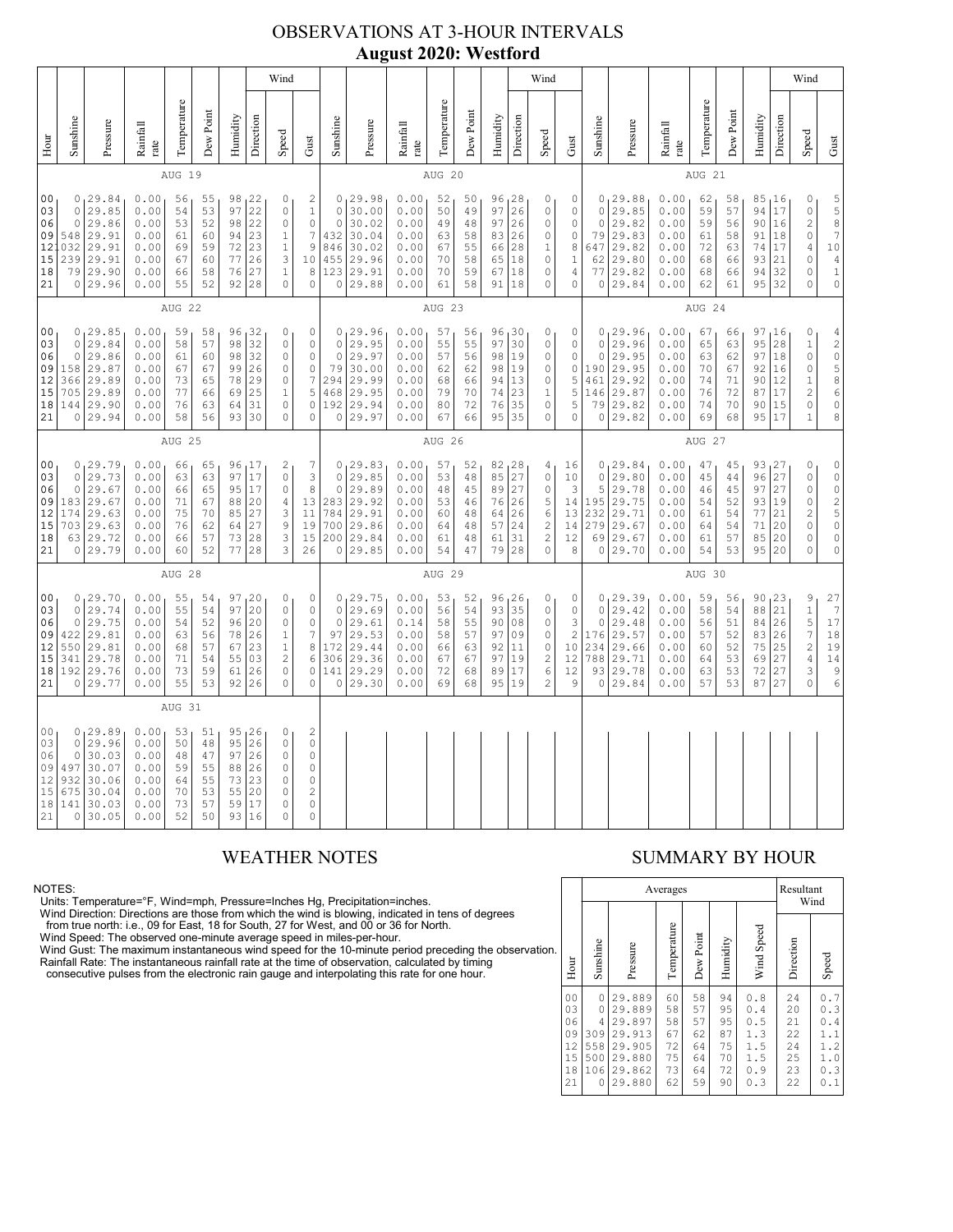### HOURLY PRECIPITATION (Water Equivalent) **August 2020: Westford**

| Date                                                      | A.M. Hour Ending at |          |    |                  |      |              |    |                       |          |      |              |    | P.M. Hour Ending at                                                                                                             |                          |      |    |      |          |    |    |                  |          |    |              |                                                           |  |
|-----------------------------------------------------------|---------------------|----------|----|------------------|------|--------------|----|-----------------------|----------|------|--------------|----|---------------------------------------------------------------------------------------------------------------------------------|--------------------------|------|----|------|----------|----|----|------------------|----------|----|--------------|-----------------------------------------------------------|--|
|                                                           | 01                  | 02       | 03 | 04               | 05   | 06           | 07 | 08                    | 09       | 10   | 11           | 12 | 01                                                                                                                              | 02                       | 03   | 04 | 05   | 06       | 07 | 08 | 09               | 10       | 11 | 12           |                                                           |  |
| $0\,1$<br>$02\,$<br>04<br>05                              | 03 0.01             |          |    |                  |      |              |    |                       |          | 0.01 |              |    | 0.01<br>$0.08$ 0.46 0.52 0.04 0.03 0.03 0.01 0.08 0.03 0.07 0.07 0.15 0.21 0.27 0.20 0.23 0.02 0.01 0.5                         |                          |      |    |      |          |    |    |                  |          |    | 0.83 0.97 01 | 03                                                        |  |
| 06<br>$0\,7$<br>$0\,8$<br>09<br>10                        |                     | 0.010.01 |    |                  |      |              |    |                       | 0.01     |      |              |    |                                                                                                                                 |                          |      |    |      | 0.010.01 |    |    |                  |          |    |              | 06<br>07<br>08<br>09<br>09<br>10                          |  |
| $11\,$<br>$12$<br>13<br>$14$<br>15                        |                     | 0.03     |    |                  |      |              |    |                       |          |      |              |    |                                                                                                                                 |                          |      |    |      |          |    |    | $0.25 \mid 0.01$ |          |    |              | $\begin{array}{c} 11 \\ 12 \\ 13 \\ 14 \\ 15 \end{array}$ |  |
| 16<br>$17\,$<br>19<br>20                                  | 18 0.01             |          |    |                  | 0.01 | 0.01<br>0.01 |    |                       |          |      |              |    | 0.10                                                                                                                            | 0.03<br>$0.22 \mid 0.02$ |      |    |      | 0.10     |    |    |                  |          |    |              | 16<br>17<br>18<br>19<br>19<br>20                          |  |
| 21<br>22<br>23<br>24                                      | 25 0.03 0.01        | 0.04     |    | $0.25 \mid 0.01$ |      |              |    | 0.010.020.01          | 0.010.02 |      | 0.06<br>0.04 |    |                                                                                                                                 |                          | 0.17 |    | 0.02 |          |    |    | 0.06             |          |    |              |                                                           |  |
| $\begin{array}{c} 26 \\ 27 \\ 28 \end{array}$<br>29<br>30 |                     |          |    |                  |      |              |    | $0.02$ 0.50 0.10 0.01 |          |      |              |    |                                                                                                                                 | 0.0800.01                |      |    |      |          |    |    |                  | 0.090.02 |    |              | 26<br>27<br>28<br>29<br>29<br>30                          |  |
| 31                                                        |                     |          |    |                  |      |              |    |                       |          |      |              |    |                                                                                                                                 |                          |      |    |      |          |    |    |                  |          |    |              | 31                                                        |  |
|                                                           |                     |          |    |                  |      |              |    |                       |          |      |              |    | Sum 0.05 0.09 0.26 0.01 0.01 0.04 0.59 0.59 0.57 0.05 0.13 0.13 0.12 0.41 0.23 0.07 0.09 0.26 0.22 0.52 0.27 0.32 0.87 0.98 Sum |                          |      |    |      |          |    |    |                  |          |    |              |                                                           |  |

During a frozen precipitation event, hourly precipitation totals may not be recorded. In this case, daily amounts are typically entered in the last column (hour ending at 12 A.M.)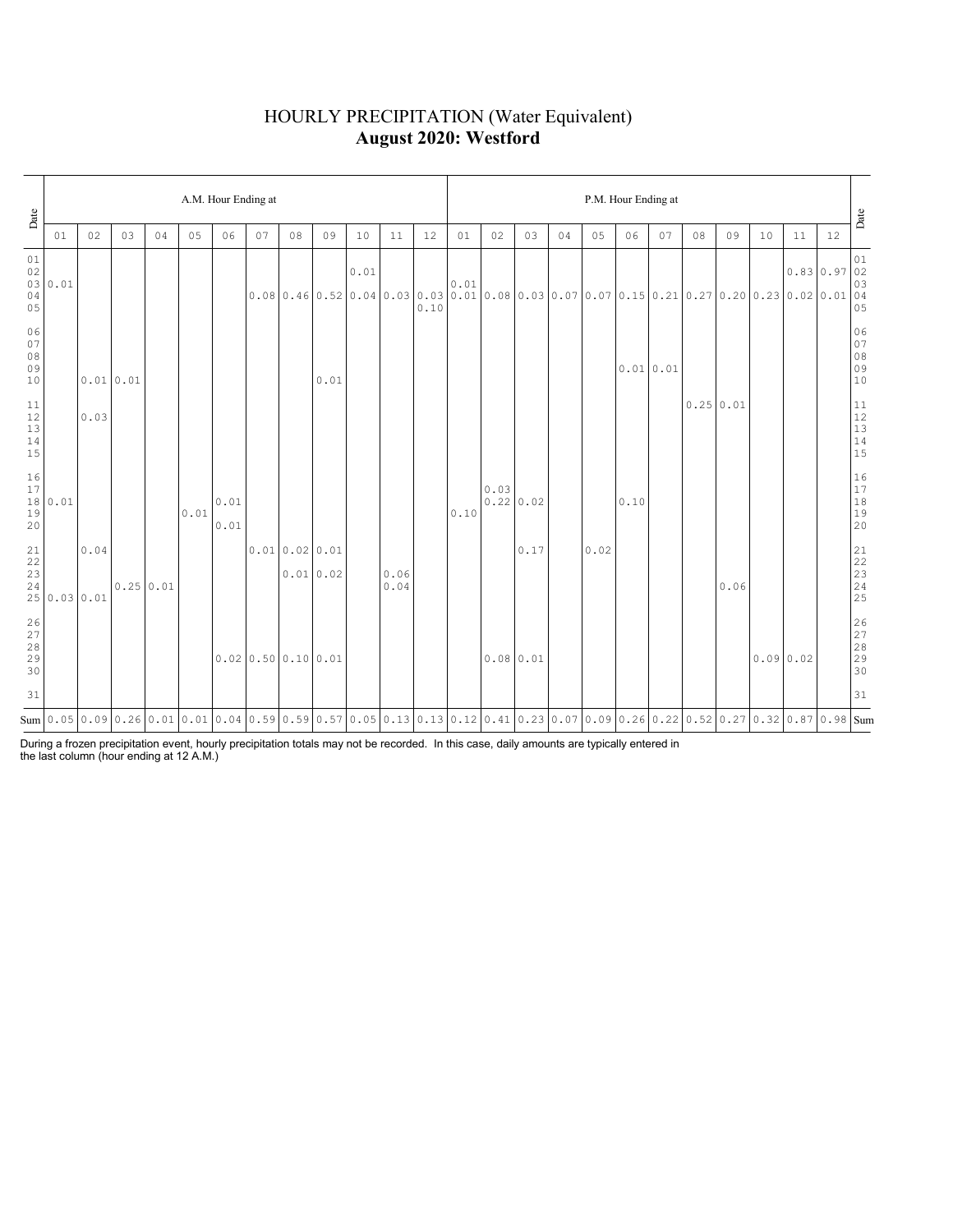### HOUR-BY-HOUR DATA **August 2020: Westford**